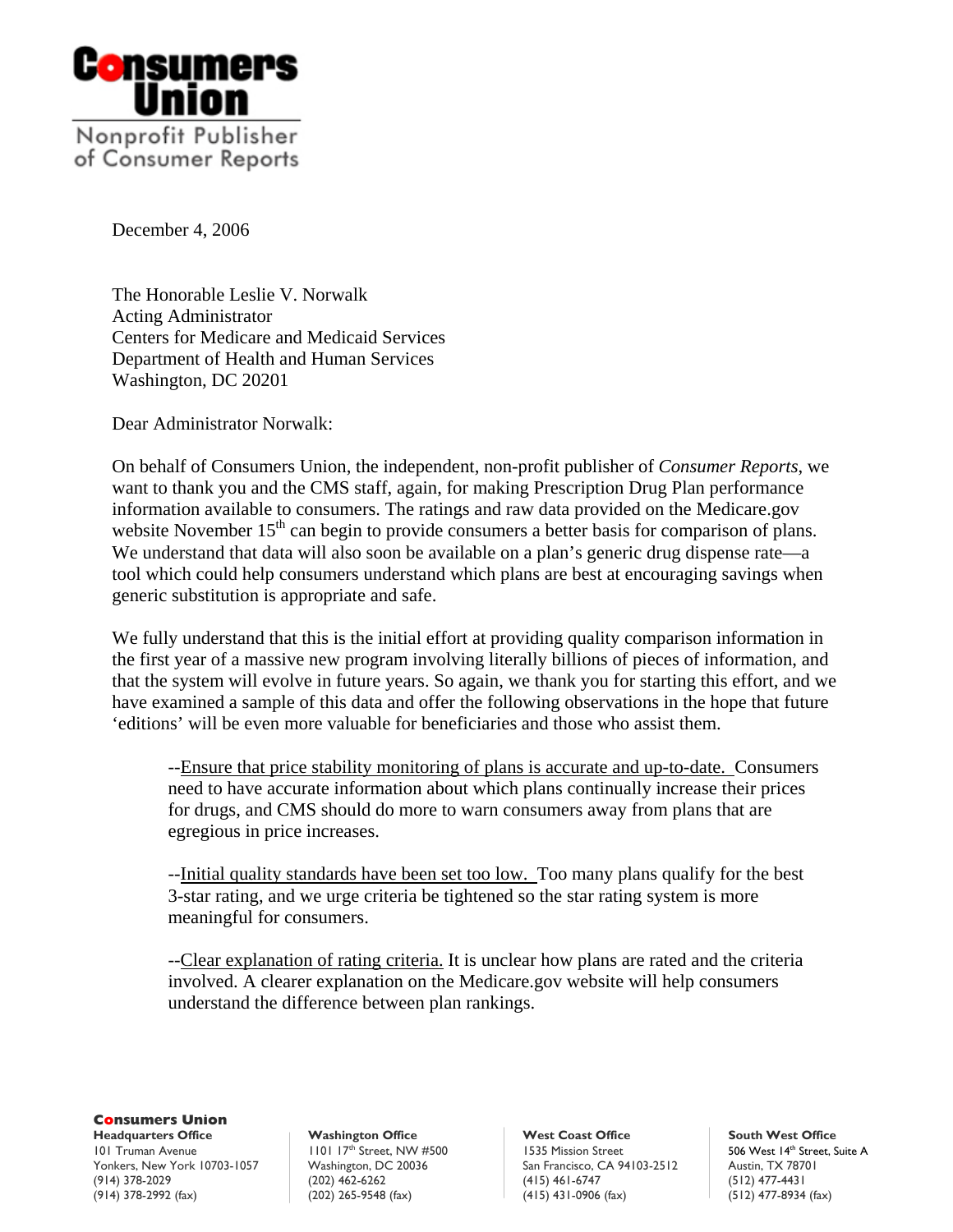Attached is some information drawn from the consumer comparison data on the Medicare.gov website for the companies offering PDPs in zip codes 00501 (Long Island, NY) and 94246 (Northern California). Laying the data out this way points to several areas where this new tool could be made more useful for beneficiaries who are shopping for the best plan.

Initial Quality Standards have been set too low; too many plans qualify for the best 'three star' category. Therefore, Consumers Union recommends that consumers click to look behind the 'star system' and examine the raw data used to rate each plan. That raw data often shows that, while the vast majority of plans receive the highest 3-star rating, there is, in fact, a wide range of quality between plans (even within the same star rating). For example, despite numerous anecdotal reports of extraordinarily long 'time on hold' when the program started, CMS gave 3 star ratings to all of the plans (for which sufficient data were available) in zip codes 00501 and 94246 for telephone customer service performance. Yet, in zip code 00501, the customer service wait time ranged from 11 seconds to 1:38 minutes and the pharmacist support wait time ranged from 24 seconds to 2:47 minutes. The Medicare.gov website indicates that the only criterion for the 3 star rating is that call wait times do not exceed 5 minutes. Given the fact that the longest wait time does not approach 5 minutes, Consumers Union recommends that the ratings be reset to reflect the information that is available in the Data View. Perhaps plans with wait times less than 1 minute should receive the 3-star rating, plans with wait times between 1 to 2 minutes should receive a 2-star waiting, and plans with wait times over 2 minutes should receive a 1-star rating. When one is sick or frail, a wait time of over two minutes deserves no more than one star. In addition, in future years, we hope that the issue of the accuracy of the answers one gets from the call centers could be addressed. The GAO this year reported some shockingly poor accuracy rates, and we hope that type of quality could be measured in the future.

For the 2007 open enrollment period, we urge that the criteria for this category (and the "Information Sharing, Updates Available on Medicare Prescription Drug Plan Finder" category where every plan in the two zip codes also received three stars) be tightened so that the 'star system' is more meaningful.

As the data shows, overall most plans received three stars most of the time. While Mr. Garrison Keillor's line, "that in Lake Woebegon all the children are above average," always gets a smile, not all Medicare plans are above average. It is essential where there are so many choices for beneficiaries to pick among, that tougher quality standards be set. Only if the quality criteria are drawn tighter will consumers be able to see which plans are really worth rewarding.

Clearly establish and articulate ratings criteria on the Medicare.gov website. An explanation of the criteria might give insight into why the range *within* the 3-star rating is often greater than the range *between* the 3-star rating and the 1-star rating. For example, in zip code 00501, Unicare (S5960) received a 3-star rating in appeals performance when the independent review entity agreed with the plan's decision only 50.0% of the time. The range between Unicare (S5960) and UnitedHealthcare (S5921)--the plan with the highest percentage of agreement and which also received three stars--results in a difference of 28.1 percentage points. Yet, the difference between Unicare (S5960) and GHI Medicare Prescription Drug Plan (S5966)--rated 1-star--is only 13.5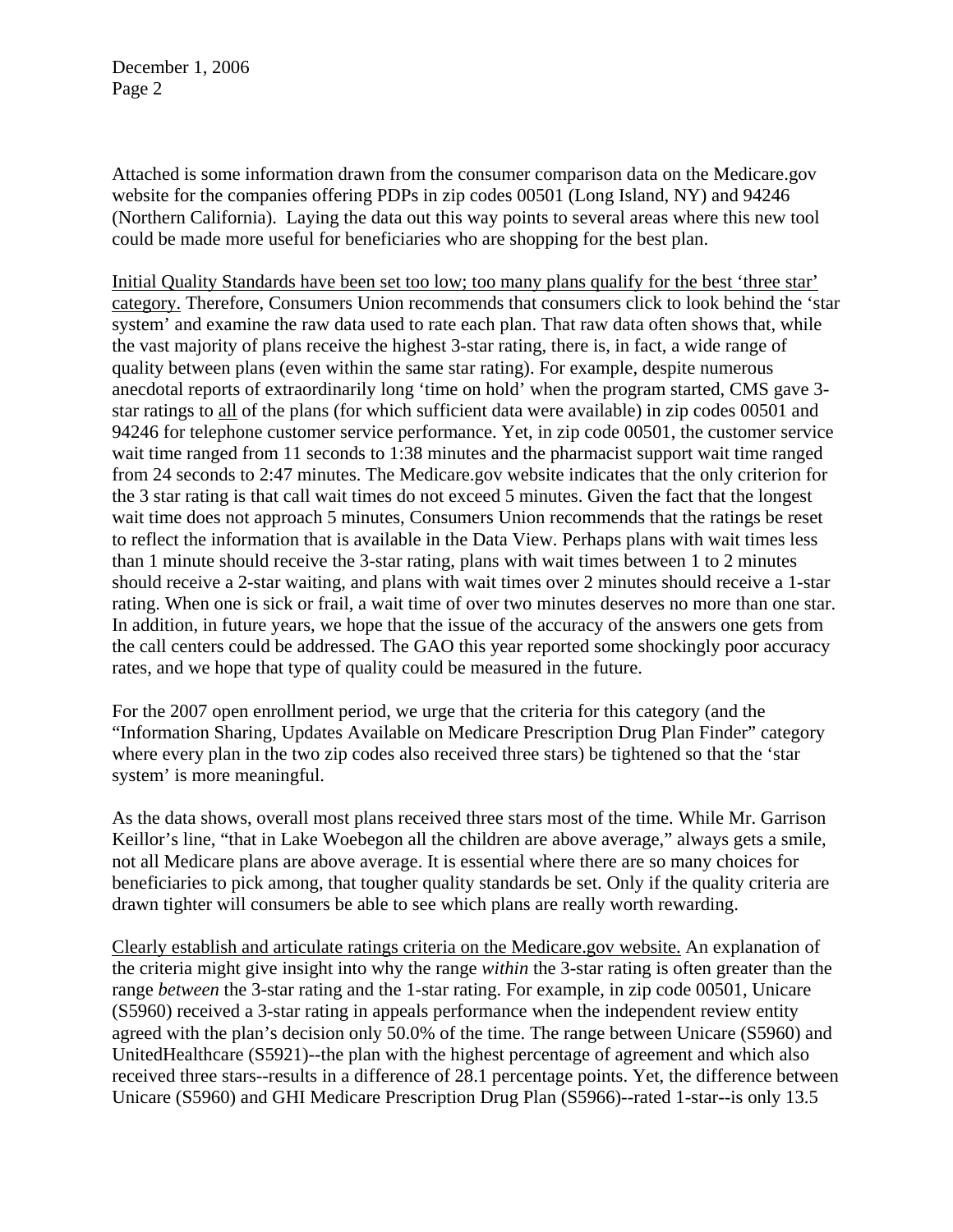percentage points. Attachment #4 is our effort to understand the range of service within each category of stars (one star, two stars, three stars). As you can see, it is confusing, and some of the ranges and/or differences between star categories are difficult to understand. For example, if our understanding of the analysis is correct, it appears to either be impossible or relatively meaningless to get a 2-star rating in Pricing and Coinsurance Complaints Performance in zip code 00501. Plans with 3-star ratings range from a rate per 1000 enrollees of 0.1 to 0.3, and plans with 1-star ratings range from a rate of 0.4 to 0.6. This leaves little or no room for a two star rating? An explanation of the ranges and criteria would be very useful to better assess the ratings.

Many plans did not have sufficient data to be rated, and some relatively big name plans had insufficient data in a number of fields and could not be rated. We hope more could be done in 2007 to ensure some reporting by all plans.

The importance of monitoring for price stability. We want to especially thank you for listing price stability in plans. Consumers Union believes it is unfair that consumers must shop for a plan in the autumn and stay with that plan for an entire year, yet the plan can change the cost of the drugs anytime it wants to.

As you know, each month between December 2005 and now, we have been monitoring the price of five common prescription drugs in five large states. We consistently found that many plans were changing prices—sometimes downward, but generally upward. Some plans changed prices almost every month. And some price increases were enormous. For example, using the Medicare.gov website we found a number of plans where the price of the drug appeared to go up over \$800 from the price shown in 2005's initial enrollment season. In discussions with your staff, it appears that many of these price changes were due to errors in what was reported to the website. We appreciate the fact that you went to many of those plans with grossly erroneous data and 'took them off the web' until the data was corrected.

We will finish our year-long review of these five drugs in five state zip codes shortly and will forward the final results. The key point from this year's effort is that (1) prices are not stable, and (2) consumers need to double check with plans as to what are the real co-payments on a particular drug. This is obviously a serious consumer problem, and we hope that CMS will continue to focus on ensuring that this pricing data is reasonably accurate. We also urge CMS to do more to warn consumers away from plans that are particularly egregious in their pricing increases. For example, according to the current CMS website, one plan in the New York zip code appears to have raised its prices to consumers on over 36 percent of its formulary, more than justifying its 'one star rating'. Because consumers have so many plans to choose from, we hope that in the future a plan that raises its prices to beneficiaries on over a third of its drugs will be discontinued from the program. Again, in this example, we hope that the quality distinctions could be tightened up. For example, HIP Insurance Company of New York received three stars for only increasing its drug prices on 2.9 percent of its formulary (the best price stability in the New York data) while Health Net gets one star for increasing prices on more than a third of its drugs. Rather than getting one star in this example, a plan should get zero stars?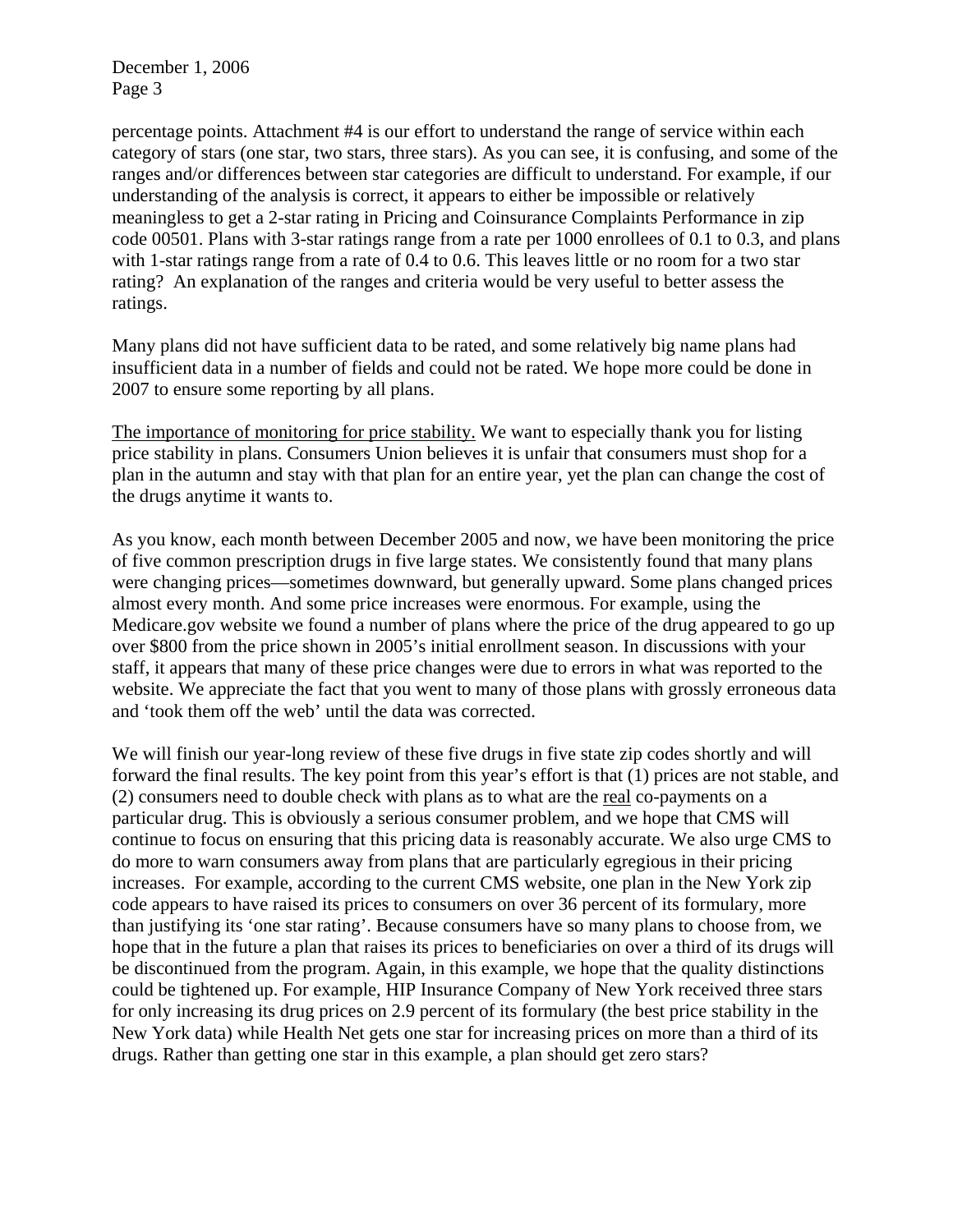Earlier Posting of Data: Finally, Consumers Union recommends that performance information be made available by at least October  $15<sup>th</sup>$  of every year, so that beneficiaries can take full advantage of this information while they are in the open enrollment shopping period. Due to your development of this tool, Consumers Union has been able to identify the best and worst performing plans in these two zip codes, which we have included as Attachments #1 and #2.

If a person has been enrolled in and had a good experience with a plan that received a number of 2- or 1- star ratings, they may want to stay with that plan. But for new beneficiaries and people switching plans, we believe this first year's quality standards have been set so low, that people should avoid plans that have repeatedly failed to receive a 3-star rating

Thank you for your consideration of these recommendations. We look forward to working with you to improve this new quality tool for consumers.

Sincerely,

M Janghan

William Vaughan Senior Policy Analyst Washington Office

Delani Gunawardena

Delani Gunawardena Health Policy Analyst Washington Office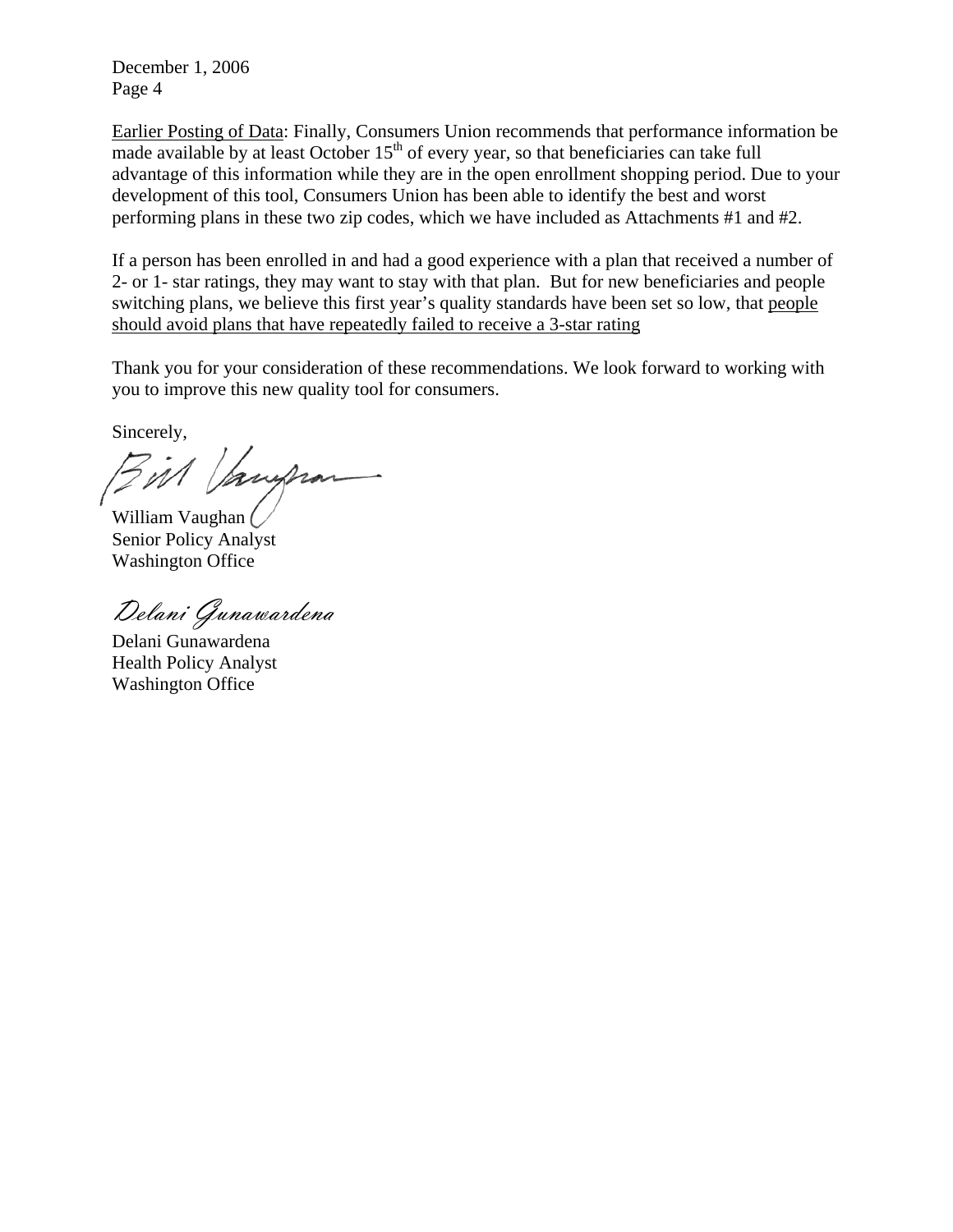# **Attachment 1**

# **Number of Times a Company's Plans Received Various Star Ratings (Maximum Potential Ratings = 11, which would equal a maximum number of stars of 33)**

### **CALIFORNIA (zip 94246)**

|                                          |         |              |              | Total   | Total        |
|------------------------------------------|---------|--------------|--------------|---------|--------------|
| <b>Organization Name</b>                 | 3 Stars | 2 Stars      | 1 Star       | Ratings | <b>Stars</b> |
| Aetna Medicare                           | 9       |              |              | 11      | 30           |
| <b>Blue Cross of California</b>          | 10      | 0            | 0            | 10      | 30           |
| <b>Blue Shield of California</b>         | 9       | 2            | 0            | 11      | 31           |
| Bravo by Elder Health                    | 0       | 0            | $\Omega$     | 0       | 0            |
| <b>CIGNATURE Rx</b>                      |         | 2            | 2            | 11      | 27           |
| <b>Coventry Advantra Rx</b>              | 11      | $\mathbf{0}$ | $\mathbf{0}$ | 11      | 33           |
| <b>EnvisionRx Plus</b>                   | 0       | 0            | 0            | 0       | 0            |
| <b>First Health Part D</b>               | 10      |              | 0            | 11      | 32           |
| <b>Health Net</b>                        | 8       | 0            | 2            | 10      | 26           |
| Health Spring Prescription Drug Plan     | 10      | 0            |              | 11      | 31           |
| <b>Humana Insurance Company</b>          | 11      | 0            | 0            | 11      | 33           |
| Medco YOURx PLAN                         | 9       | 2            | 0            | 11      | 31           |
| <b>MEMBERHEALTH</b>                      | 9       | 2            | $\Omega$     | 11      | 31           |
| <b>NMHC Group Solutions</b>              | 0       | 0            | 0            | 0       | 0            |
| Pennsylvania Life Insurance Company      | 11      | 0            | 0            | 11      | 33           |
| <b>RxAmerica</b>                         |         | 2            |              | 10      | 26           |
| SAMAscript                               | 0       | 0            | 0            | 0       | 0            |
| <b>Sierra Rx</b>                         | 11      | 0            | 0            | 11      | 33           |
| SilverScript Insurance Company           | 10      | 0            |              | 11      | 31           |
| Unicare                                  | 9       |              | 0            | 10      | 29           |
| <b>United American Insurance Company</b> | 11      | 0            | 0            | 11      | 33           |
| UnitedHealthcare (S5820)                 | 11      | 0            | 0            | 11      | 33           |
| UnitedHealthcare (S5921)                 | 9       | 2            | 0            | 11      | 31           |
| <b>WellCare</b>                          |         | 2            | 2            | 11      | 27           |

RED= Plans with 3 or more ratings below 3 stars BLUE= Plans with perfect ratings

Plans with less than 11 "total ratings" had insufficient data in all or various data fields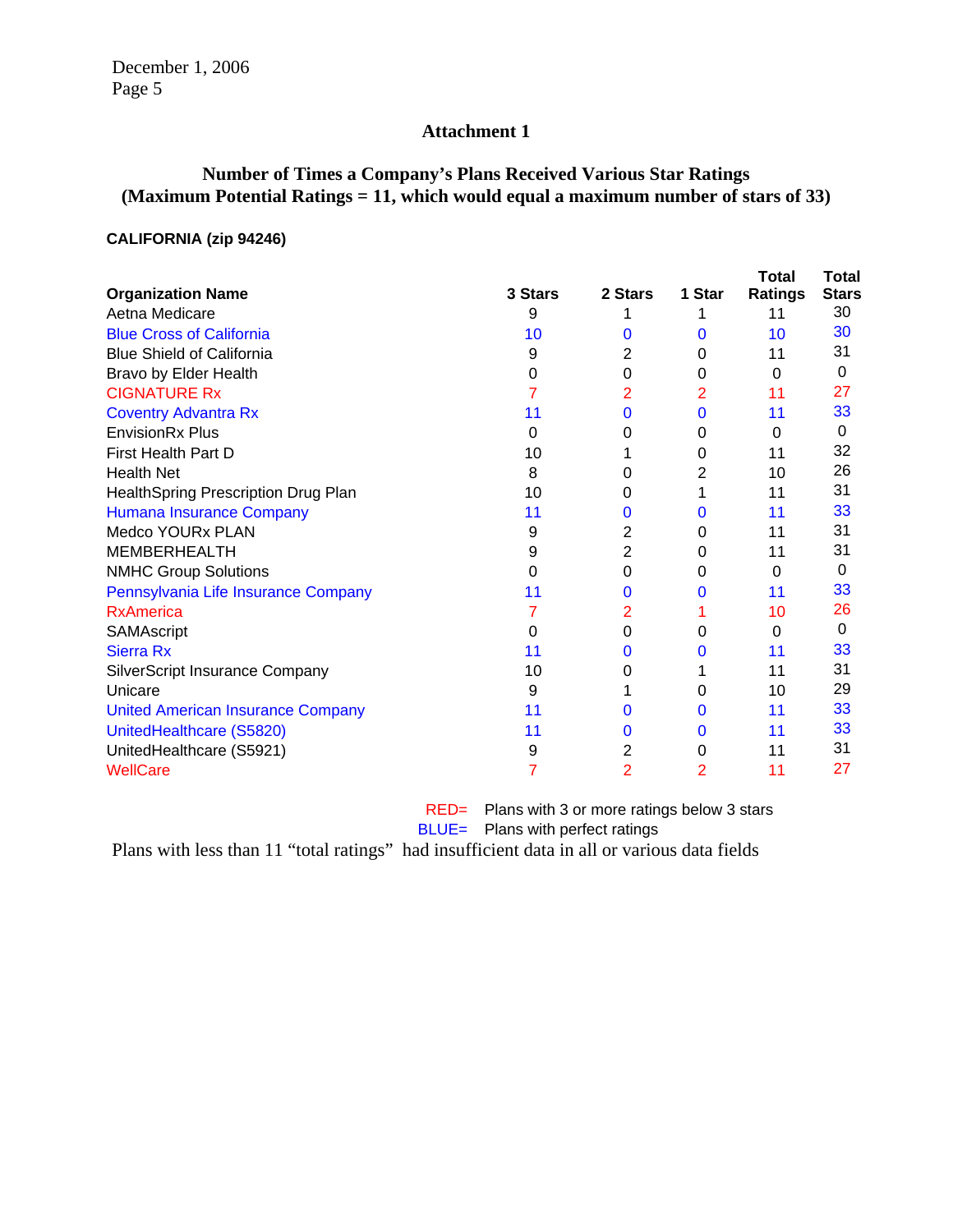# **Attachment 2**

# **Number of Times a Company's Plans Received Various Star Ratings (Maximum Potential Ratings = 11, which would equal a maximum number of stars of 33)**

### **NEW YORK (zip 00501)**

|                                                 |        |          |                                      |                | <b>Total</b>   | <b>Total</b> |
|-------------------------------------------------|--------|----------|--------------------------------------|----------------|----------------|--------------|
| <b>Organization Name</b>                        |        | 3 Stars  | 2 Stars                              | 1 Star         | <b>Ratings</b> | <b>Stars</b> |
| Aetna Medicare (S5810)                          |        | 9        | 1                                    | 1              | 11             | 30           |
| American Progressive Life & Health Ins Co of NY |        |          |                                      |                |                |              |
| (S5825)                                         |        | 7        | $\overline{2}$                       | 1              | 10             | 26           |
| Bravo by Elder Health                           |        | 0        | $\Omega$                             | $\Omega$       | $\Omega$       | 0            |
| <b>CDPHP Medicare RxCare</b>                    |        | 0        | 0                                    | $\Omega$       | 0              | $\Omega$     |
| <b>CIGNATURE Rx</b>                             |        | 7        | $\overline{2}$                       | $\overline{2}$ | 11             | 27           |
| Coventry Advantra Rx                            |        | 9        | 0                                    | 1              | 10             | 28           |
| <b>EnvisionRx Plus</b>                          |        | 0        | 0                                    | 0              | 0              | $\Omega$     |
| First Health Part D                             |        | 10       | 1                                    | 0              | 11             | 31           |
| First United American Life Insurance Company    |        | 9        | 1                                    | $\Omega$       | 10             | 29           |
| <b>GHI Medicare Prescription Drug Plan</b>      |        | 10       | 0                                    | $\bf{0}$       | 10             | 30           |
| <b>Health Net</b>                               |        | 8        | 0                                    | $\overline{2}$ | 10             | 26           |
| HealthNow New York Inc.                         |        | 4        | 0                                    | $\Omega$       | $\overline{4}$ | 12           |
| HealthSpring Prescription Drug Plan             |        | 10       | 0                                    | 1              | 11             | 31           |
| HIP Insurance Company of New York               |        | 5        | 0                                    | $\Omega$       | 5              | 15           |
| Humana Insurance Company of New York            |        | 10       | $\bf{0}$                             | $\mathbf 0$    | 10             | 30           |
| <b>Medco YOURx PLAN</b>                         |        | 7        | 0                                    | 3              | 10             | 24           |
| <b>MEMBERHEALTH</b>                             |        | 9        | $\overline{2}$                       | $\Omega$       | 11             | 31           |
| <b>NMHC Group Solutions</b>                     |        | 0        | 0                                    | 0              | 0              | 0            |
| <b>RxAmerica</b>                                |        | 7        | $\overline{2}$                       | 1              | 10             | 26           |
| SAMAscript                                      |        | $\Omega$ | 0                                    | 0              | $\Omega$       | $\mathbf 0$  |
| <b>SilverScript Insurance Company</b>           |        | 10       | 0                                    | 1              | 11             | 31           |
| <b>Simply Prescriptions</b>                     |        | 9        | 0                                    | 1              | 10             | 28           |
| Sterling Life Insurance Company                 |        | 8        | 2                                    | 0              | 10             | 28           |
| Unicare                                         |        | 9        | 1                                    | $\Omega$       | 10             | 29           |
| UnitedHealthcare (S5805)                        |        | 11       | $\bf{0}$                             | 0              | 11             | 33           |
| UnitedHealthcare (S5921)                        |        | 9        | 2                                    | $\Omega$       | 11             | 31           |
| <b>WellCare</b>                                 |        |          | $\overline{2}$                       | 2              | 11             | 27           |
|                                                 |        |          | Plans with 3 or more ratings below 3 |                |                |              |
|                                                 | $RED=$ | stars    |                                      |                |                |              |

BLUE= Plans with perfect ratings

Plans with less than 11 "total ratings" had insufficient data in all or various data fields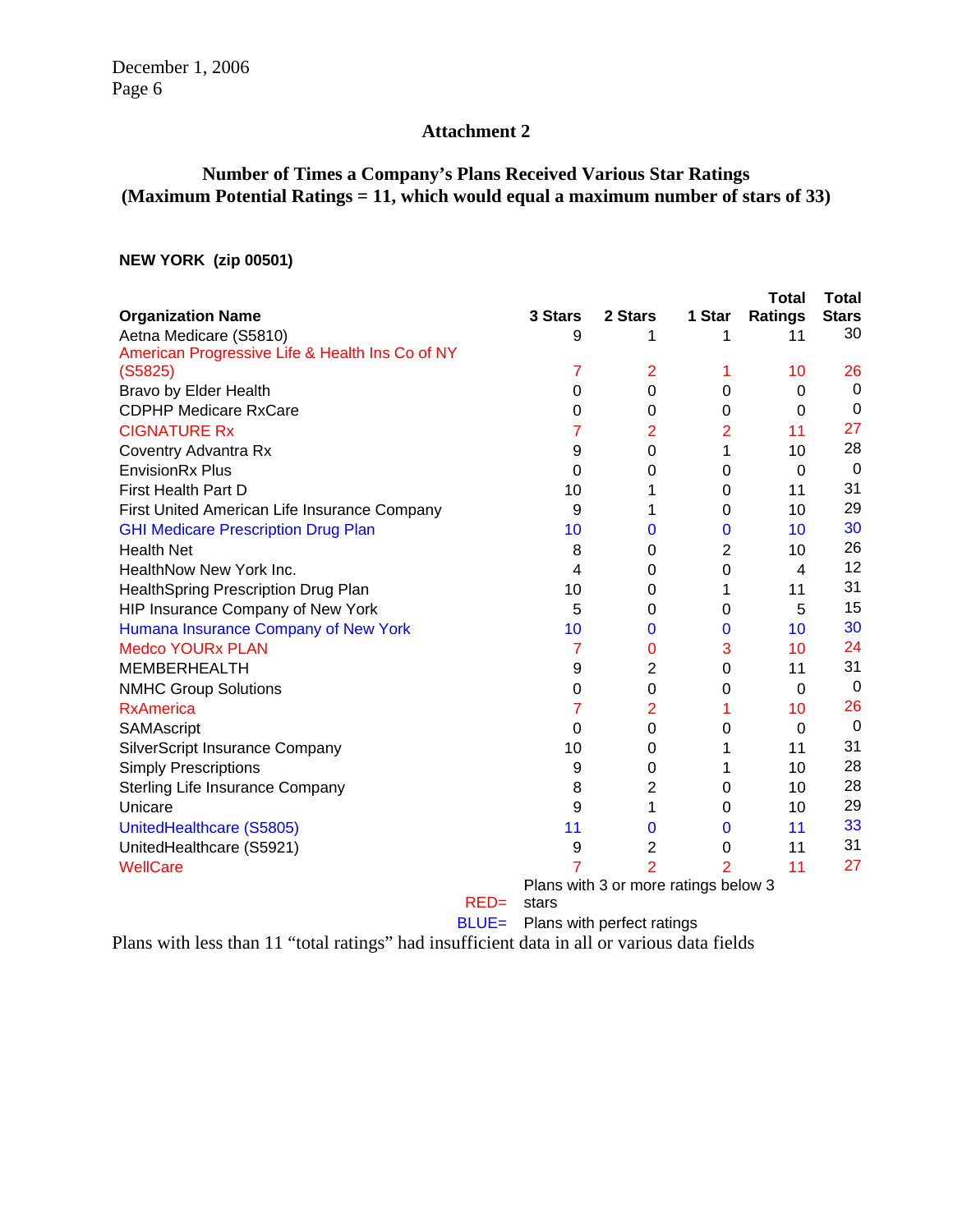#### **Attachment 3**

### **Grade Creep: Most Plans Get Very High Scores, Making it Difficult to Shop Among Them (Table excludes plans with insufficient data in each field; i.e., if plan did not get a star rating in a field, it is not included in this table)**

#### **NEW YORK 00501**

 $\overline{a}$ 

|                                                                          | <b>Plans with:</b> |            |              |  |
|--------------------------------------------------------------------------|--------------------|------------|--------------|--|
|                                                                          | 3 stars            | 2 stars    | 1 star       |  |
| <b>Telephone Customer Service</b>                                        |                    |            |              |  |
| <b>Customer Service Wait Time</b>                                        | 100% (22/22)       | 0% (0/22)  | 0% (0/22)    |  |
| <b>Pharmacist Support Wait Time</b>                                      | 100% (22/22)       | 0% (0/22)  | 0% (0/22)    |  |
| <b>Complaints per 1000 Enrollees</b>                                     |                    |            |              |  |
| <b>Benefits/Access Complaints</b>                                        | 60% (12/20)        | 35% (7/20) | 5% (1/20)    |  |
| <b>Enrollment/ Disenrollment Complaints</b>                              | 65% (13/20)        | 25% (5/20) | 10% (2/20)   |  |
| <b>Pricing and Coinsurance Complaints</b>                                | 80% (16/20)        | 0% (0/20)  | 20% (4/20)   |  |
| <b>Other Complaints</b>                                                  | 60% (12/20)        | 25% (5/20) | 15% (3/20)   |  |
| Appeals per 10,000 Enrollees                                             |                    |            |              |  |
| Did Not Make Timely Appeals Decision<br><b>Independent Review Entity</b> | 90% (18/20)        | 5% (1/20)  | 5% (1/20)    |  |
| Agreement <sup>1</sup>                                                   | 80% (8/10)         | 0% (0/10)  | 20% (2/10)   |  |
| <b>Information Sharing with</b>                                          |                    |            |              |  |
| <b>Pharmacists</b>                                                       | 91% (20/22)        | 0% (0/22)  | $9\% (2/22)$ |  |
| <b>Drug Pricing</b>                                                      |                    |            |              |  |
| Price Updates Available on Medicare                                      |                    |            |              |  |
| Prescription Drug Plan Finder<br>Percent of Drugs with Displayed Price   | 100% (22/22)       | 0% (0/22)  | 0% (0/22)    |  |
| Increases                                                                | 95% (19/20)        | 0% (0/20)  | 5% (1/20)    |  |

 $<sup>1</sup>$  This category is not intuitive in that it shows the percentage rejection rate of beneficiary's appeals. But by showing</sup> how the independent appeal entity agrees or disagrees with a PDP, it can be said to show whether the plan's initial decision on the complaint was reasonable and in line with common practice—that the plan was proceeding according to the law and regulations. Consumers Union has not looked at the quality of the independent review process and takes no position on whether this quality indicator is a good one.